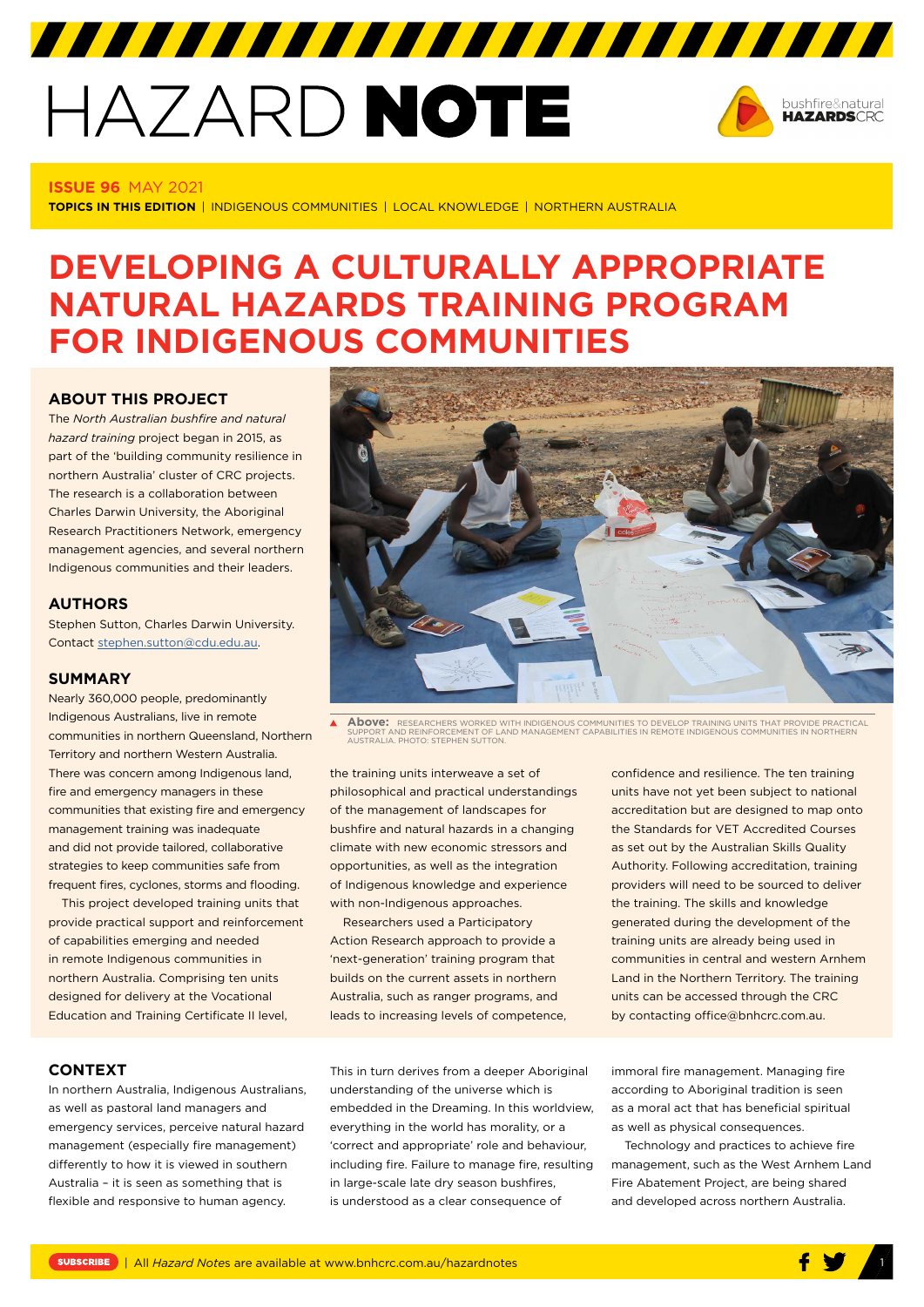

This project is fundamentally aligned with the aspirations and cultural preconceptions of many remote communities. Work is conducted on Country, with family, utilising traditional knowledge and acknowledging Traditional Owners' rights and responsibilities.

#### **BACKGROUND**

Nearly 360,000 of the people living in northern Australia (comprising northern Queensland, the Northern Territory and northern Western Australia) are in communities with varying degrees of remoteness. These communities are predominantly inhabited by Indigenous Australians, with the percentage rising in direct proportion to remoteness.

An average of 430,000km<sup>2</sup> is subject to fire each year, while annual widespread flooding also disrupts communities more than 150km from the nearest hospital. Many communities are within 50km from the coast, making them vulnerable to storm surge, erosion and sea level rise. Cyclones are also common, becoming less frequent but more intense with climate change.

This project was initiated following concerns from Indigenous land, fire and emergency managers in northern Australia about the inadequacy of existing training for remote fire and emergency management. People involved in fire and land management in remote Aboriginal communities, in particular, were concerned that existing training did not provide satisfactory levels of skills or knowledge with which an individual or group could effectively manage bushfire and other natural hazards at the landscape scale required in the north – where fire and emergency management is quantitatively and qualitatively different to that in the south. This project established new and relevant training units in fire and emergency management in those northern regions.

#### **BUSHFIRE AND NATURAL HAZARDS CRC RESEARCH**

This research used a Participatory Action Research approach, which encourages participants to frame the enquiry as it changes over the lifetime of the project, as well as the generation of answers and training materials. This approach is based on the previous model of research among north Australian Aboriginal communities that was developed by the Aboriginal Research Practitioners' Network (ARPNet).

Using this approach, researchers were able to prioritise not just the inclusion of Indigenous communities, leaders, ranger groups and

researchers (including working closely with ARPNet to conduct and facilitate workshops), but also a focus on the social context of the delivery of disaster management services, exploring how power imbalances constrain development of resilience and trust between agencies and communities.

#### **Examination of existing training**

Researchers conducted several desktop reviews, which examined existing bushfire and natural hazard training opportunities, as well as any leadership training opportunities existing at the time for Indigenous community members. The reviews found that, at the time, existing training largely omitted Indigenous perspectives relevant to northern Australia, particularly in terms of strategic overviews and planning. Relating to leadership training, it was found that where remote communities were able to access training for bushfire and natural hazards, it did not often focus on leadership, or the leadership components did not include bushfire and natural hazards management.

#### **Development of training through formal engagements**

Nine formal 'engagements' were held over the life of the project, including six workshops and three training pilots. The first two of these were invite-only workshops held at Charles Darwin University, while subsequent engagements were conducted in communities across the Northern Territory, including Blyth River, Malyangarnak, Buluhkarduru and Ramingining. *Hazard Note 50*, available at [www.bnhcrc.com.au/hazardnotes/50](http://www.bnhcrc.com.au/hazardnotes/50), details the research process and initial piloting of the training units.

These community-based workshops were open and inclusive of everyone available to attend. At each, different components of the ten training units were presented and refined. A detailed culturally appropriate evaluation was undertaken of each pilot and the feedback incorporated into the next round of pilot training.

#### **AN INCLUSIVE TRAINING APPROACH**

This project identified several key elements of inclusive training when working with cross-cultural groups.

#### **Culturally appropriate**

It is important to establish the sociocultural context that will support the cognitive, emotional and behavioural learning.

#### **'NEED TO KNOW'**

**'On Country'**: For Indigenous people, 'Country' encompasses an interdependent relationship between a person and their ancestral lands and seas. This reciprocal relationship is maintained through cultural knowledge and is based on mutual respect between the land and people. 'On Country' refers to activities conducted on Aboriginal land with the objective of promoting ecological, spiritual and human health.

**Bininj and Yolngu:** Bininj is the local language term for people in western Arnhem Land in the Northern Territory, while Yolngu is the name of the people who live in north eastern Arnhem Land.

Training delivery should be part of a long-term process of collaborative interaction involving a network of Indigenous and non-Indigenous stakeholders – educators, researchers, representatives including Traditional Owners and 'Jungkayi' (guardians) from the community/Country where training is to take place, and other landholder or manager groups and employers.

#### **Pre-engagement**

Working with local Traditional Owners, custodians and knowledge-holders prior to any actual training delivery has been found to be one of the best predictors of success and sustained practice. Researchers encourage Traditional Owners to host the training, invite attendees and to 'own' the process. External trainers and support staff should get to know the people and the Country they are working with and develop a rapport that supports co-creation of knowledge.

#### **Training on Country**

It is crucial that training takes place 'on Country' and that activities are tailored to the land where participants will be expected to undertake management roles, which allows for the integration of the local landscape into training activities. Presentations may be embedded in other activities consistent with the Transformative Education approach (for example, a leadership session for women might be conducted while doing traditional crafts or fishing). Practical activities around fire management or other natural hazards can be arranged as timely changes of pace throughout the training program.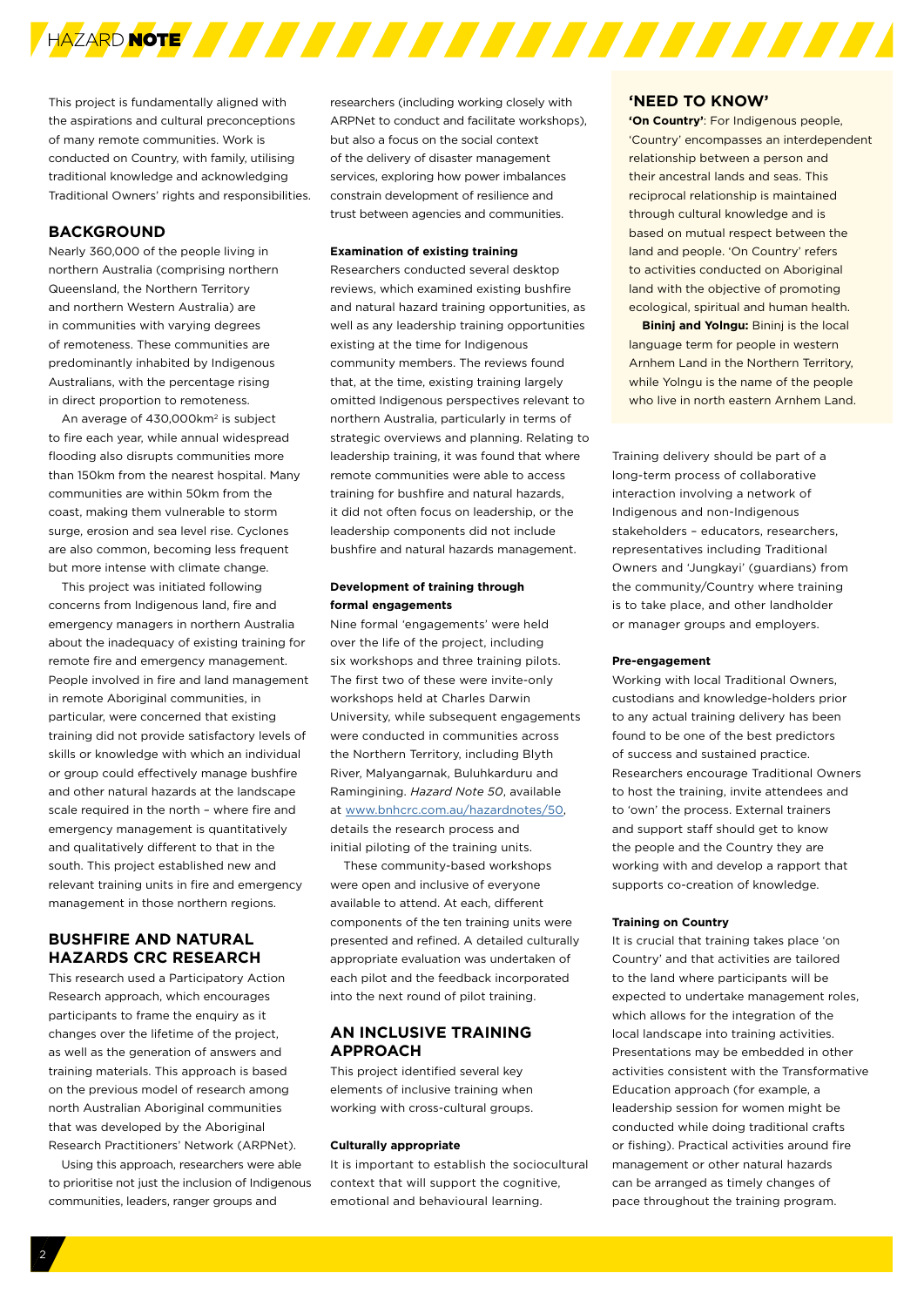

#### **Training the whole Clan**

While there was the customary 'target group' for the training, success was also correlated with the invitation of the whole land-holding Clan to attend. Formal training sessions included the 'target group' but would also include a changing range of family members. People were free to move and use the space as they thought appropriate. By training the whole Clan, the 'target group' were able to receive increased levels of moral support from their families, because the knowledge they hold and the work they do is shared. This also creates a greater empathy for their situation, which is particularly important when that work requires ongoing engagement with 'Balanda' (non-Indigenous people).

#### **Traditional professors as trainers**

Training should include experienced members from the organisation and community, and the process should, in part, be viewed as one aspect of intergenerational transfer: the passing on of traditional knowledge from one generation to the next. As well as the obvious advantage of trainees accessing traditional information they may not have, the space created by this training arrangement further secures the framework for incorporating new (non-Indigenous) knowledge into a cross-cultural framework adding to the skills and knowledge of the trainees.

#### **TRAINING UNITS**

In response to the desktop reviews and engagements, the project developed a set of 10 training units that, taken together, drew together the essential elements of Indigenous and non-Indigenous bushfire and natural hazards training in a Vocational Education and Training-style (VET) program. Some of the units are entirely new, while others are adaptations of existing training. The style of training is a blend of traditions, from the non-Indigenous pedagogy of VET and the Bininj and Yolngu knowledge systems, resulting in a program of training that may require additional time and resources.

The materials are designed for delivery at the Certificate II level, allowing for rapid delivery at a single field school over five to ten days. All course guides and instructions allow for the scaling up or down of the units to accommodate needs and timing of participants. For example, ten straight days may not be possible during the dry season when cultural burning is taking place.

#### **HOW IS THIS RESEARCH BEING USED?**

The material has already been utilised in communities, and the skills and knowledge acquired are being used in bushfire and natural hazards and land management in central

and western Arnhem Land in the Northern Territory. Outputs at each stage of the project have been used by local community members to develop their capabilities in bushfire and natural hazard management and leadership. This includes through participation in

### **TRAINING UNITS OUTLINE**

Below is a summary of the ten training units. You can access the full units and support materials by emailing the CRC at [office@bnhcrc.com.au.](mailto:office@bnhcrc.com.au)

- **Non-Indigenous and Indigenous bushfire and natural hazards management principles:** This unit acknowledges the existence of a unique Indigenous-led bushfire and natural hazards management regime in the north, placing that system in the wider context of Australia's and the international community's approach. The aim is to provide participants an opportunity to understand their personal perspective and its context, and to then build on that existing scaffold.
- **Applying Indigenous fire management processes in north Australian contexts (local variant):** This unit identifies the local bushfire and natural hazards management regime, and explores the local traditions and culture associated with land, fire and natural hard management. The delivery should be preceded by gathering of some local information from Traditional Owners and diungkayi (meaning 'caretaker'). and these knowledge holders should be included in course delivery. By definition, this course will vary from place to place.
- **Community engagement and cultural protocols (local variant):** This unit seeks to connect the existing protocols for bushfire and natural hazards management with traditional Indigenous cultural norms. It assumes that there is considerable ground for improvement of interactions between specialist management agencies and traditional Indigenous communities.
- **Fire management and the law:** This unit seeks to give an overview of the nature of Australian law and its authority, and then to explore the relevant and appropriate legislation that applies to the community within which the training is being delivered.
- **Digital mapping tools used in bushfire and natural hazards management:** This unit introduces spatial information technology through a series of discussions and practical exercises using current handheld devices and computing software. The objective is to provide a base for

operations, where an individual can begin to use digital mapping tools in the pursuit of the professional and day-to-day lives.

- **Apply Standard Operating Procedures (SOP):** This unit is a preliminary exploration of the concept of SOPs and why they exist, including a stepby-step examination of SOPs applied by some local bushfire and natural hazard organisations. Links are made to conceptual SOPs that exist within the local cultural setting.
- **Participate in debrief (local variant):** This unit includes a session on the concept of feedback within the Australian bushfire and natural hazards management system and why it is important. Participants are encouraged to find culturally appropriate mechanisms to conduct debriefs in a way that generates improvements in outcomes and safety while avoiding inappropriate cultural interactions.
- **Advanced situational awareness and dynamic risk assessment (local variant):**  This unit provides some practical examples of dynamic risk assessment and draws out extant examples within the local context. Participants are encouraged to develop their own culturally appropriate mechanisms to assess and avoid risk in different temporal contexts.
- **Remote tactical leadership:** This unit builds bridges between the non-Indigenous and Indigenous leadership protocols, providing participants with trajectories for developing their own leadership styles within the contexts of their local communities and bushfire and natural hazards realities.
- **Develop operational work plans:** This unit exposes the reality of conducting a program of bushfire and natural hazards preparation and mitigation within the context of local culture, legislation and strategic planning. Participants develop tools for satisfying the needs of funders and Traditional Owners.